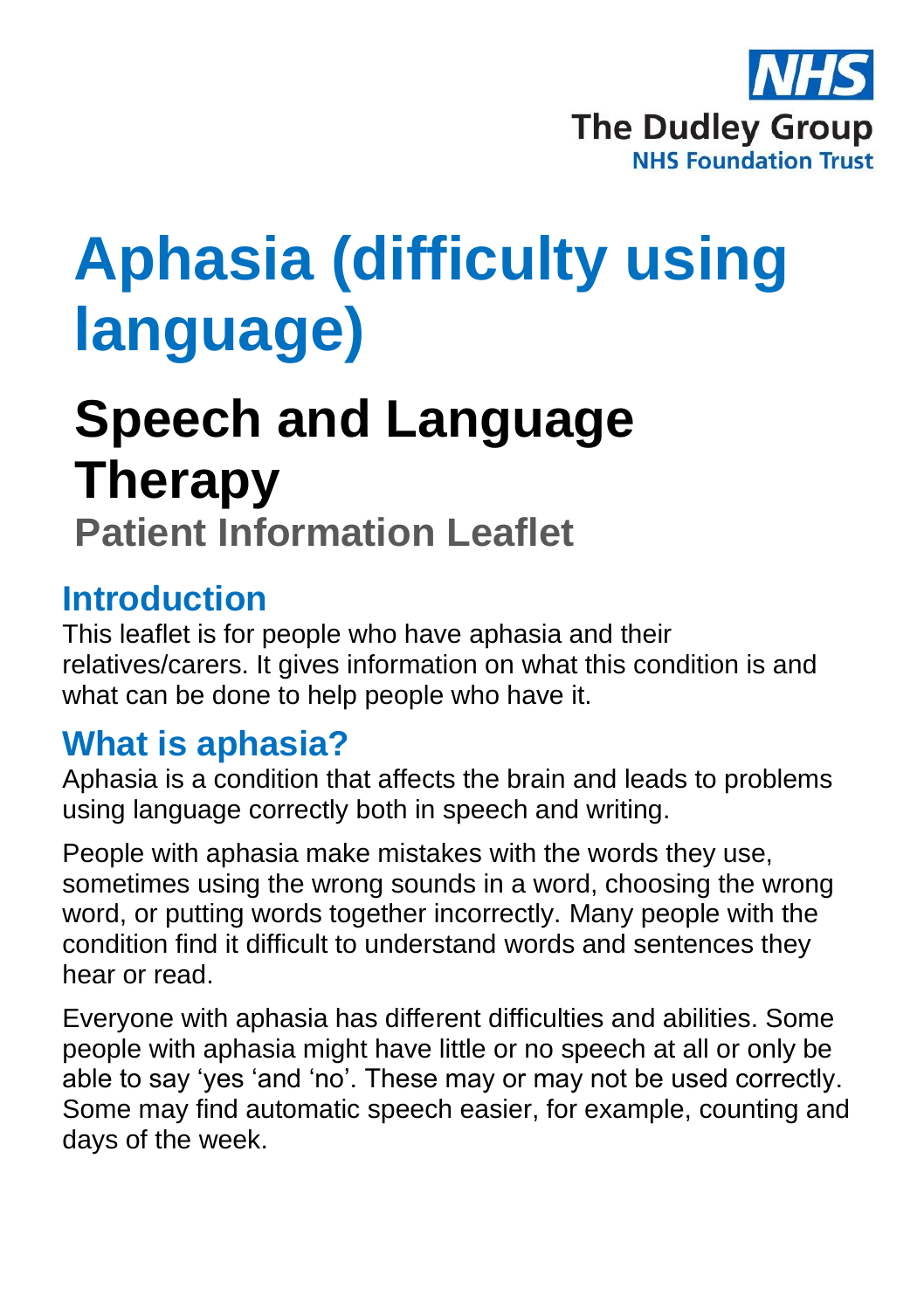Other people with aphasia may use a lot of words, some of which may be jumbled or 'made up' words. They may have great difficulty getting their message across.

## **What causes it?**

Aphasia is caused by damage to parts of the brain responsible for understanding and using language. Common causes include:

- Stroke thought to be the most common cause.
- Severe head injury.
- Brain tumour.
- Conditions that, over time, cause progressive brain and nervous system damage, such as dementia.

## **How can I help my relative/friend?**

#### **To support their understanding:**

- Ensure any glasses and/or hearing aids are in place.
- Make sure you have their attention before speaking.
- Face the person.
- Reduce distractions by turning off the TV or radio.
- Make sure only one person speaks at a time.
- Slow down the rate of your speech to allow your relative/friend time to understand what has been said.
- Use short, simple sentences.
- Only ask one question at a time.
- Allow plenty of time for a response.
- Use gestures and/ or objects alongside words to help their understanding.
- Write down single key words about the main topics and significant people being spoken about.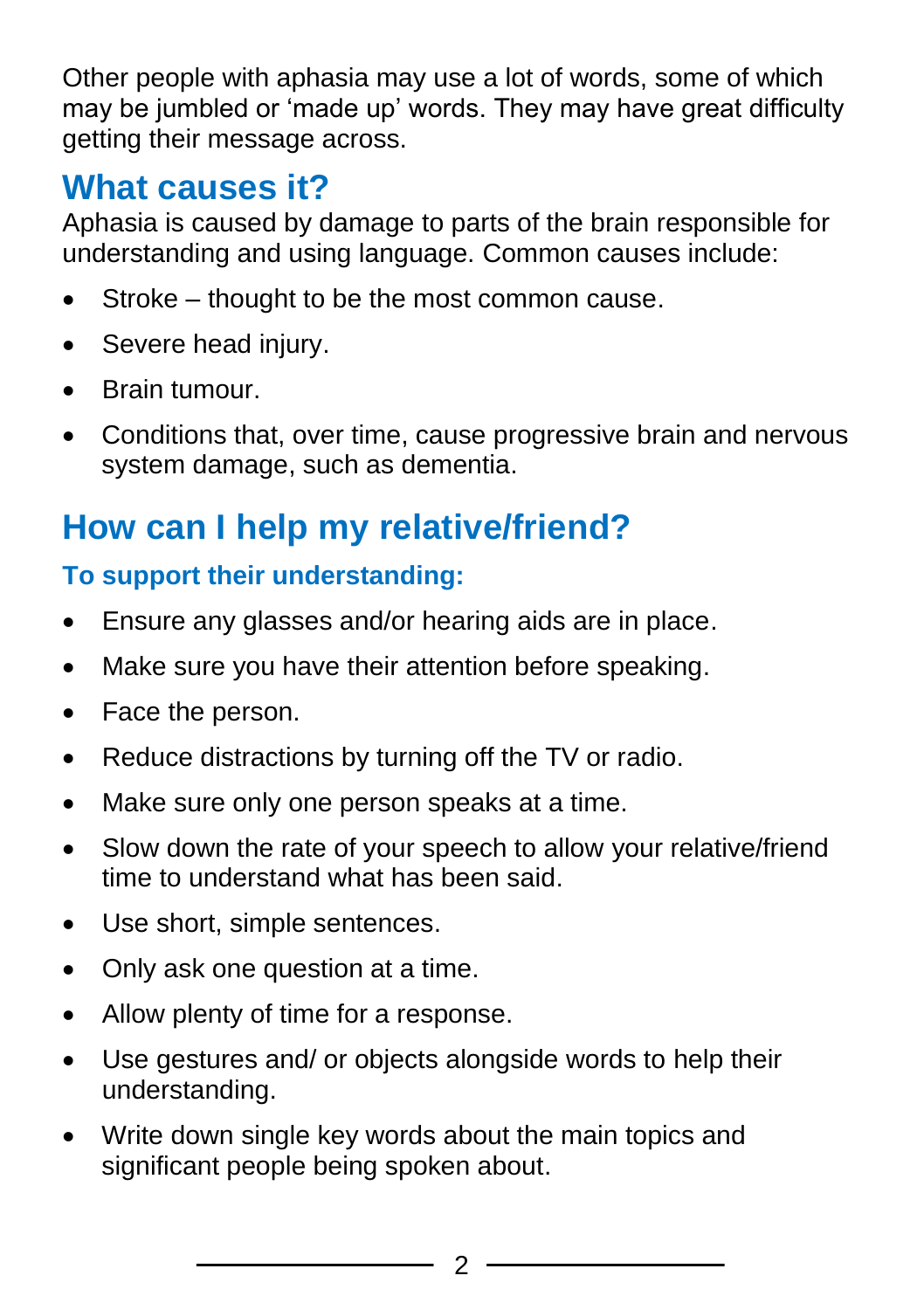#### **To support them to get their message across:**

- Ask closed rather than open questions, for example, 'Do you want a cup of tea?' rather than 'What drink would you like?'.
- Ask questions that only need a yes or no answer.
- Offer the choice of only two items and encourage a selection, for example, a comb and a toothbrush.
- Encourage your relative/friend to:
	- o Point to relevant objects.
	- o Use a simple gesture.
	- $\circ$  Use a facial expression to convey their feelings.
	- o Nod and shake their head to indicate yes and no.
	- $\circ$  Use thumbs up or down.
	- o Describe what the object looks like, if they can.
- Be patient and give the person **time** to communicate.
- Think about having communication aids available for them to use such as grids containing words, letters and diagrams.
- Always use a pen and paper to supplement communication because this can ensure you are talking along the same lines and have not misunderstood each other.

It is likely that a combination of the above strategies will help communication and reduce frustration.

Be aware that the ability of your relative/friend to communicate effectively will probably decrease towards the end of the day. Tiredness and anxiety make communication more of an effort and more difficult.

It is helpful to build in plenty of breaks and to reduce frustration by responding to the content of what is said rather than the manner.

If you would like to discuss your relative's communication further, a speech and language therapist would be happy to do so. Please speak to the nurse in charge of your relative/friend or their GP to arrange this.